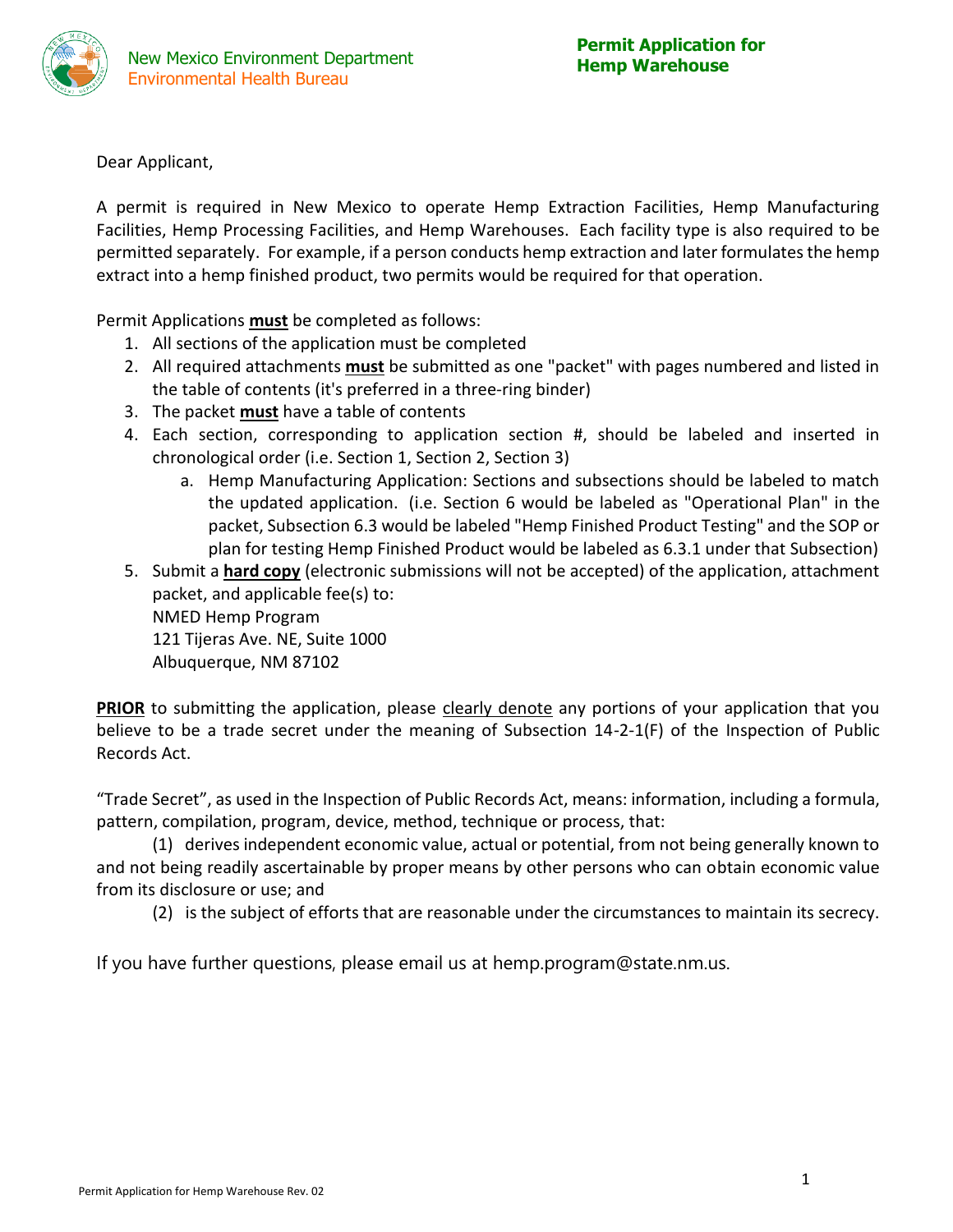

### Application Date: **\_\_\_\_\_\_\_\_\_\_\_\_\_\_\_\_\_\_\_\_\_\_\_\_**

All fields must be completed. If a field does not apply, please indicate. Incomplete applications will not be processed.

| <b>General Information</b>    |                                            |                                                                                         |        |  |  |  |  |
|-------------------------------|--------------------------------------------|-----------------------------------------------------------------------------------------|--------|--|--|--|--|
| <b>Facility Information</b>   |                                            |                                                                                         |        |  |  |  |  |
| Name of Hemp Warehouse:       |                                            |                                                                                         |        |  |  |  |  |
| <b>Street Address:</b>        |                                            |                                                                                         | Phone: |  |  |  |  |
| City:                         |                                            |                                                                                         | Cell:  |  |  |  |  |
| State:                        | Zip:                                       |                                                                                         | Fax:   |  |  |  |  |
|                               | Mailing Address (if different than above): |                                                                                         |        |  |  |  |  |
| City:                         |                                            |                                                                                         |        |  |  |  |  |
| State:                        | Zip:                                       | Email:                                                                                  |        |  |  |  |  |
|                               |                                            | <b>Business/Ownership Information</b>                                                   |        |  |  |  |  |
|                               |                                            | Select one: □Association □Corporation □Individual □Partnership □LLC □Other Legal Entity |        |  |  |  |  |
|                               |                                            | NM Combined Reporting System Identification Number (CRS #)                              |        |  |  |  |  |
| Individual or Corporate Name: |                                            |                                                                                         | Phone: |  |  |  |  |
| <b>Mailing Address:</b>       |                                            |                                                                                         | Cell:  |  |  |  |  |
| City:                         |                                            |                                                                                         | Fax:   |  |  |  |  |
| State:                        | Zip:                                       | Email:                                                                                  |        |  |  |  |  |
| State:                        | Zip:                                       | Email:                                                                                  |        |  |  |  |  |
|                               |                                            | <b>Ownership Information (List all persons comprising legal ownership)</b>              |        |  |  |  |  |
| Name and Title:               |                                            |                                                                                         | Phone: |  |  |  |  |
| Mailing Address:              |                                            |                                                                                         | Cell:  |  |  |  |  |
| City:                         |                                            |                                                                                         | Fax:   |  |  |  |  |
| State:                        | Zip:                                       | Email:                                                                                  |        |  |  |  |  |
|                               |                                            | Attach separate page, if additional space is required.                                  |        |  |  |  |  |

| <b>Type of Construction (Check one)</b> |  |                                                               |  |  |  |  |  |  |
|-----------------------------------------|--|---------------------------------------------------------------|--|--|--|--|--|--|
| New Construction                        |  | Remodel                                                       |  |  |  |  |  |  |
| Facility Conversion to Hemp Facility    |  | Opening or Transfer of Ownership of Existing Hemp<br>Facility |  |  |  |  |  |  |

| Type of Products Stored (list all products, or product categories stored) |  |  |  |  |  |
|---------------------------------------------------------------------------|--|--|--|--|--|
|                                                                           |  |  |  |  |  |
|                                                                           |  |  |  |  |  |
|                                                                           |  |  |  |  |  |
|                                                                           |  |  |  |  |  |
|                                                                           |  |  |  |  |  |
|                                                                           |  |  |  |  |  |
|                                                                           |  |  |  |  |  |
|                                                                           |  |  |  |  |  |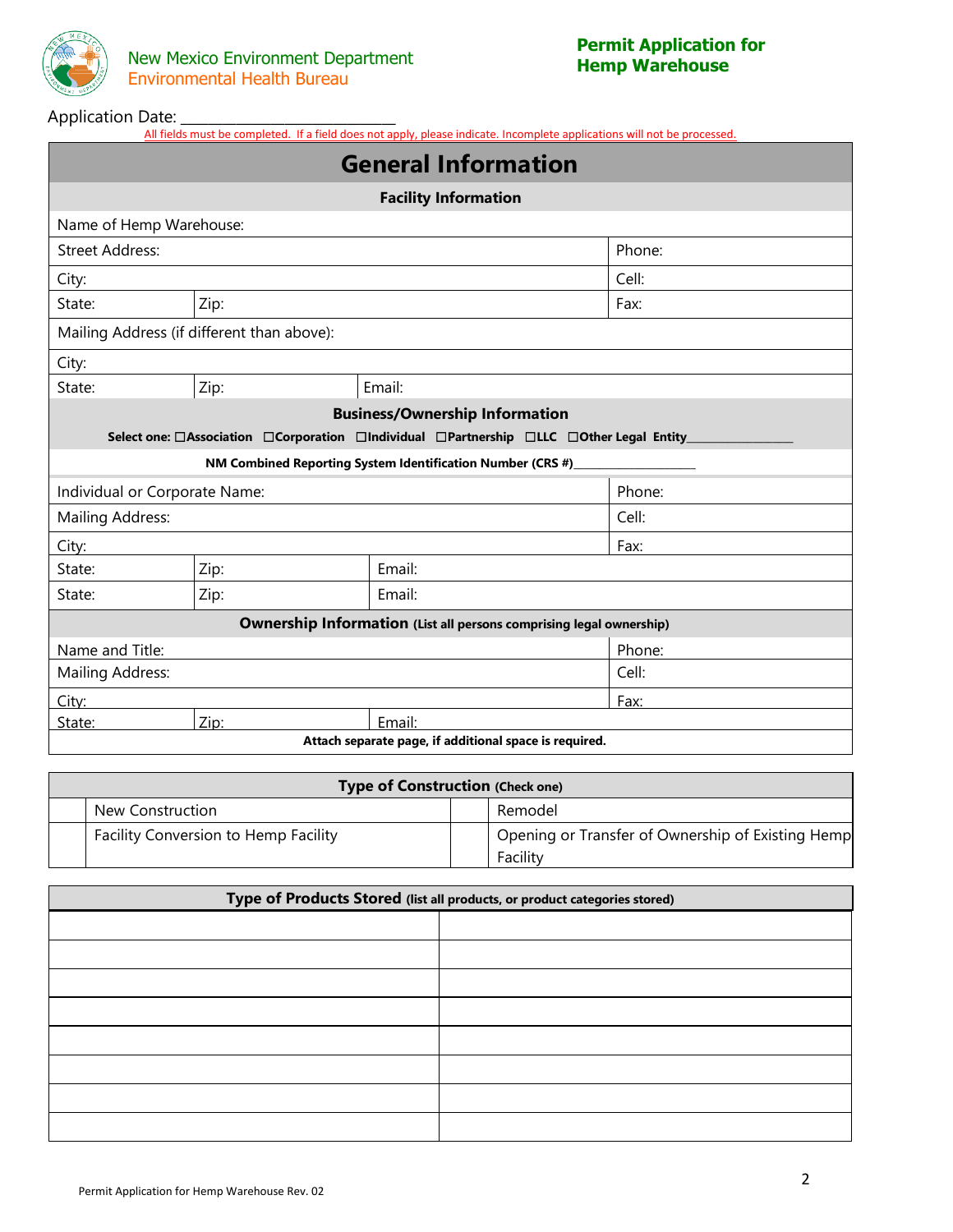

| <b>Construction and Opening Details</b> |  |                       |  |  |  |  |
|-----------------------------------------|--|-----------------------|--|--|--|--|
| Planned Construction Start Date:        |  | Planned Opening Date: |  |  |  |  |

|   | Below is a checklist of required information needed to complete the plan review.<br>Please ensure all information is included. |   |                                                                       |  |  |  |  |  |  |
|---|--------------------------------------------------------------------------------------------------------------------------------|---|-----------------------------------------------------------------------|--|--|--|--|--|--|
|   |                                                                                                                                |   | **Lack of complete information will delay review and plan approval.** |  |  |  |  |  |  |
|   | 6<br><b>Floor Plan</b><br><b>Training</b>                                                                                      |   |                                                                       |  |  |  |  |  |  |
| 2 | <b>Plumbing</b>                                                                                                                |   | <b>Warehouse Storage Plan</b>                                         |  |  |  |  |  |  |
| 3 | <b>Electrical</b> (new construction)                                                                                           | 8 | <b>Administrative</b>                                                 |  |  |  |  |  |  |
| 4 | <b>Site Plan</b>                                                                                                               | 9 | <b>Signatures</b>                                                     |  |  |  |  |  |  |
| 5 | <b>Employee Health</b>                                                                                                         |   |                                                                       |  |  |  |  |  |  |

| <b>Square Footage and Area Location</b><br>*If the facility is in a multi-story structure, indicate on which floor each area is located. |  |  |  |  |  |  |  |  |
|------------------------------------------------------------------------------------------------------------------------------------------|--|--|--|--|--|--|--|--|
| Please indicate square footage in each area<br><b>Square Footage</b><br>*Floor<br>( <b>ft</b> <sub>2</sub> )                             |  |  |  |  |  |  |  |  |
| Total Square Footage of the Hemp Warehouse (i.e. office space, restrooms, etc.)                                                          |  |  |  |  |  |  |  |  |
| Square Footage of the hemp product storage area                                                                                          |  |  |  |  |  |  |  |  |

| <b>Days and Hours of Operation</b><br>Insert hours below in the following format: 8am to 8pm<br>If there is a break in the hours you are open, use the second line to insert additional hours. |                                                                            |            |            |            |  |               |                                                |            |  |                |               |               |    |               |    |  |  |  |  |  |    |  |    |  |
|------------------------------------------------------------------------------------------------------------------------------------------------------------------------------------------------|----------------------------------------------------------------------------|------------|------------|------------|--|---------------|------------------------------------------------|------------|--|----------------|---------------|---------------|----|---------------|----|--|--|--|--|--|----|--|----|--|
| <b>Days</b>                                                                                                                                                                                    | Friday<br>Wednesday<br>Monday<br>Tuesday<br>Thursday<br>Saturday<br>Sunday |            |            |            |  |               |                                                |            |  |                |               |               |    |               |    |  |  |  |  |  |    |  |    |  |
| <b>Hours</b>                                                                                                                                                                                   |                                                                            | to         | to         |            |  | to            | to                                             |            |  |                |               |               |    |               | to |  |  |  |  |  | to |  | to |  |
| <b>Hours</b>                                                                                                                                                                                   |                                                                            | to         | to         |            |  | to            | to                                             |            |  | to             | to            |               | to |               |    |  |  |  |  |  |    |  |    |  |
|                                                                                                                                                                                                |                                                                            |            |            |            |  |               | For seasonal operations, check all that apply. |            |  |                |               |               |    |               |    |  |  |  |  |  |    |  |    |  |
| Jan $\Box$                                                                                                                                                                                     | Feb $\Box$                                                                 | Mar $\Box$ | Apr $\Box$ | May $\Box$ |  | Jun $\square$ | Jul $\square$                                  | Aug $\Box$ |  | Sept $\square$ | Oct $\square$ | Nov $\square$ |    | Dec $\square$ |    |  |  |  |  |  |    |  |    |  |
|                                                                                                                                                                                                | Additional information (if applicable):                                    |            |            |            |  |               |                                                |            |  |                |               |               |    |               |    |  |  |  |  |  |    |  |    |  |

# *Section 1 – Floor Plan*

## **FACILITY FLOOR PLAN/EQUIPMENT LAYOUT:**

A. Submit floor plans drawn to scale that include the location and identification of all rooms, areas, and equipment (if applicable) including but not limited to, the items listed in table below. Check all that apply to your warehouse.

**Floor Plan/Equipment Layout**

| Hand sink(s) (required)       |  | Utility Mop sinks          |  | <b>Toilet Facilities</b>             |  |  |
|-------------------------------|--|----------------------------|--|--------------------------------------|--|--|
| <b>Chemical Storage Areas</b> |  | Floor Sinks/Floor Drains   |  | Hose bibs/hose reels (if applicable) |  |  |
| Personal Storage Areas        |  | Hemp Product Storage Areas |  | Non-hemp product Storage Areas       |  |  |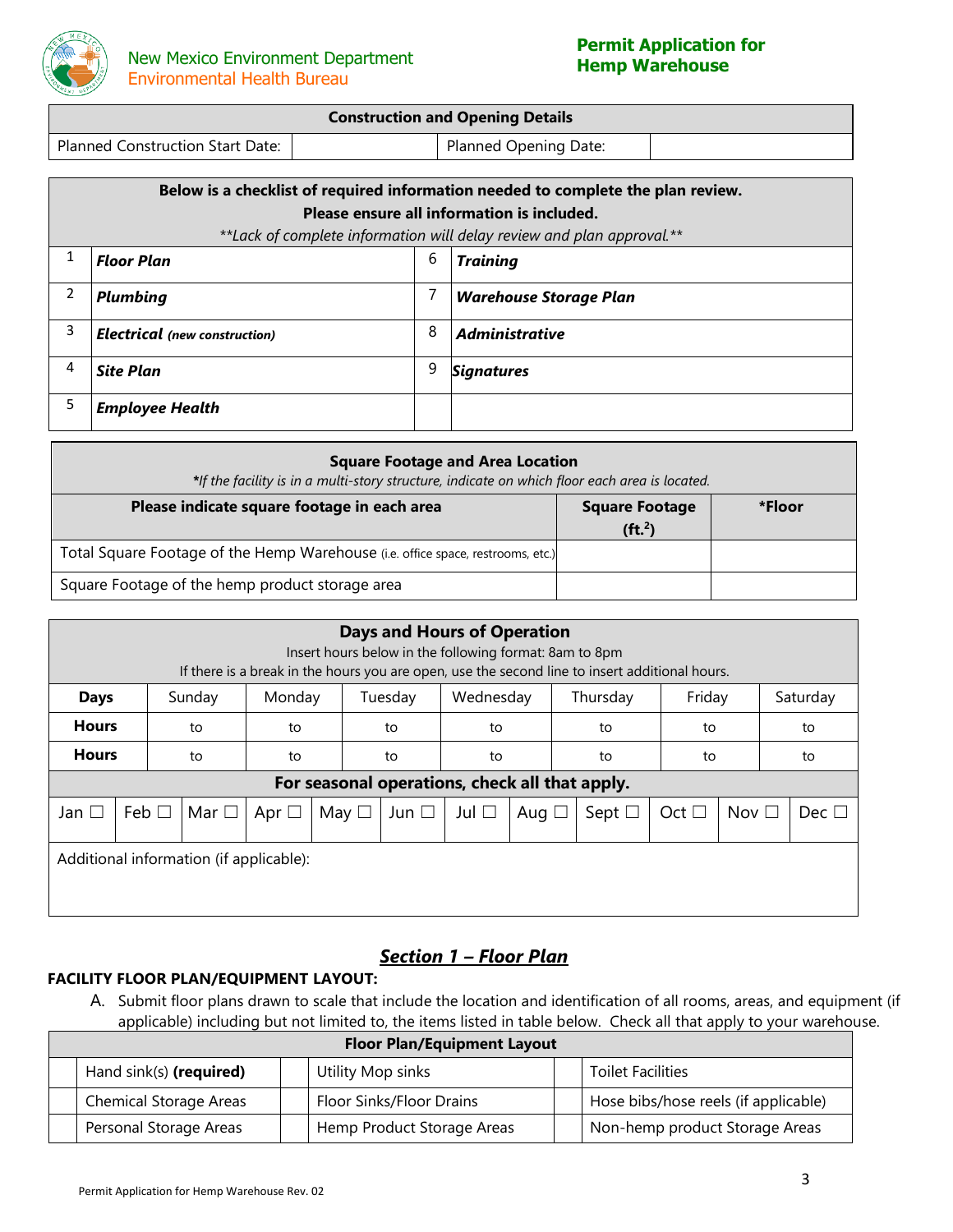

## **New Mexico Environment Department** Environmental Health Bureau

| Water Heater Locations     | <b>Chemical Dispensing Units</b> | Garbage/Recyclables Storage |
|----------------------------|----------------------------------|-----------------------------|
| <b>Refrigeration Units</b> | Freezer Units                    | Other:                      |
| Other:                     | Other:                           | Other:                      |

### B. Provide refrigeration unit information in the tables below.

| <b>Refrigeration Capacities</b> |            |                         |  |  |  |  |  |
|---------------------------------|------------|-------------------------|--|--|--|--|--|
| <b>TYPE OF UNIT</b>             | # OF UNITS | <b>TOTAL CUBIC FEET</b> |  |  |  |  |  |
| Refrigeration                   |            |                         |  |  |  |  |  |
| Freezer                         |            |                         |  |  |  |  |  |
| Other:                          |            |                         |  |  |  |  |  |
| Other:                          |            |                         |  |  |  |  |  |

#### **EQUIPMENT SPECIFICATIONS (if applicable):**

A. Submit equipment specification sheets, including make and model numbers. If a specification sheet lists more than one piece of equipment, identify the specific equipment to be used.

## *Section 2 - Plumbing*

#### **PLUMBING CONNECTIONS:**

Complete table below for all plumbing fixtures. Indicate if fixtures or equipment will be indirectly drained (e.g. floor sink or air gap), directly connected to the sewer (p-trap), and/or what method of backflow prevention will be used (if applicable). Include all additional plumbing connections not listed below.

| ID#                 | <b>Fixture or Equipment</b> | <b>Indirect/Direct</b> | <b>Method of Backflow</b> |
|---------------------|-----------------------------|------------------------|---------------------------|
| on Plan or Location |                             | <b>Drainage</b>        | <b>Prevention</b>         |
|                     | Hand sinks                  |                        |                           |
|                     | <b>Toilet Facilities</b>    |                        |                           |
|                     |                             |                        |                           |
|                     |                             |                        |                           |
|                     |                             |                        |                           |

*Note: Approved backflow protection is intended to protect the water supply. A vacuum breaker on water inlet lines for dishwashing machines, garbage disposals, or hose bibs is an example. Indirect drainage is intended to protect fixtures from sewage backup. An air gap at warewashing is an example.*

| <b>Hand Washing Sink:</b>                                                |            |     |
|--------------------------------------------------------------------------|------------|-----|
| Do all sinks have a mixing valve or combination faucet with hot and cold | YES        | NOT |
| running water under pressure?                                            |            |     |
| Are hand drying devices and hand cleanser available at each sink?        | <b>YES</b> | NOT |

#### **Water Heater** - Provide type and capacity of all water heaters.

| <b>Water Heater:</b>                             |          |  |
|--------------------------------------------------|----------|--|
| Type<br>(Ex: Standard, Quick Recovery, Tankless) | Capacity |  |
|                                                  |          |  |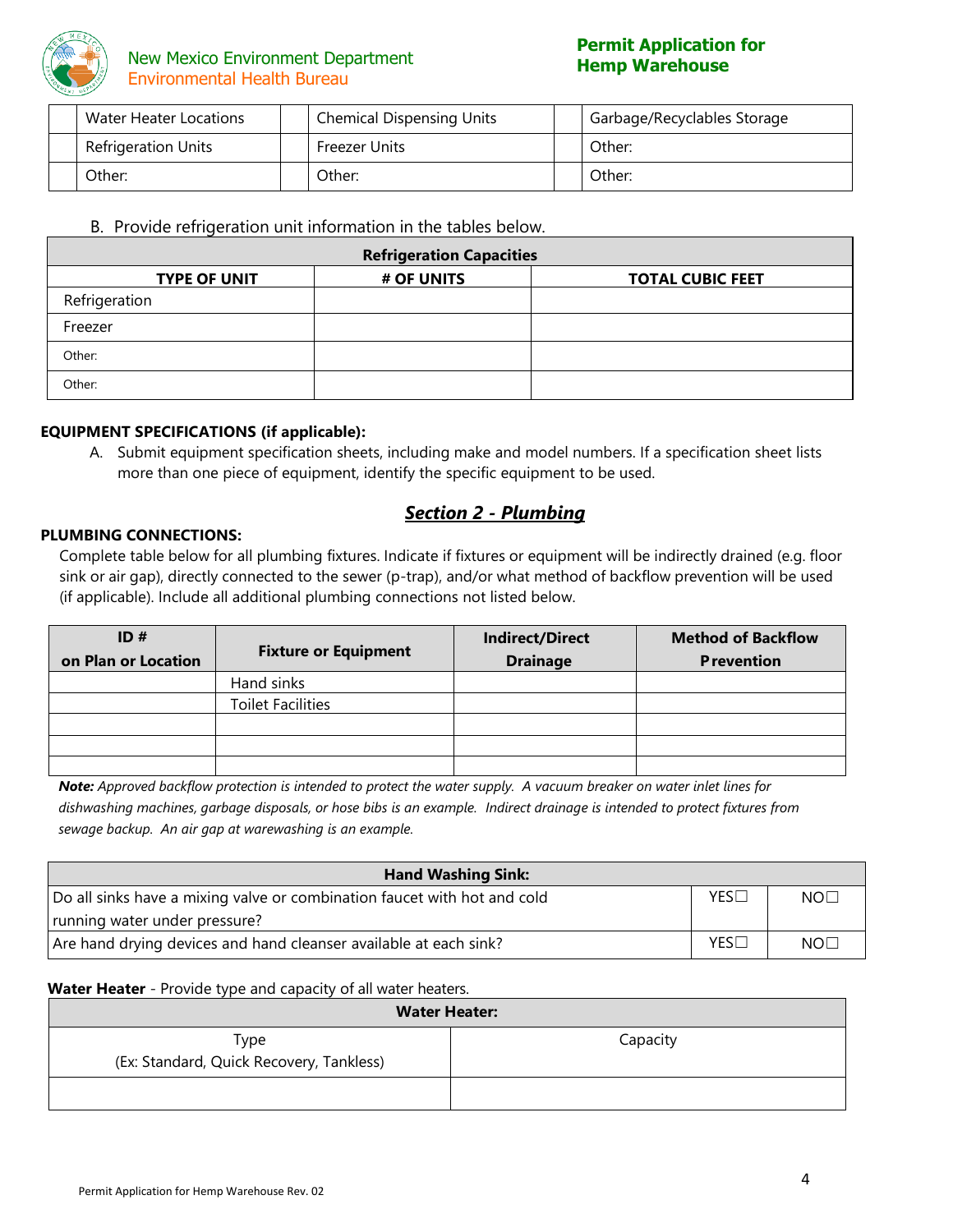

## **New Mexico Environment Department** Environmental Health Bureau

# **Permit Application for**

Provide the number of plumbing fixtures requiring hot water in the table below. This information will be used to determine the hot water demand within the facility and sizing criteria for the water heater.

| <b>Plumbing Fixtures Requiring Hot Water</b> | <b>Number of Fixtures throughout facility</b> |  |  |
|----------------------------------------------|-----------------------------------------------|--|--|
| Hand sinks include restrooms                 |                                               |  |  |
| Mop sinks/Utility sinks                      |                                               |  |  |
| Hose bibs used for cleaning                  |                                               |  |  |
| Other:                                       |                                               |  |  |
| Other:                                       |                                               |  |  |
| Other:                                       |                                               |  |  |

# *Section 3 – Electrical (new construction)*

#### **ELECTRICAL PLANS AND SCHEDULES:**

A. Provide plans and schedules that indicate the locations and specifications of all lights.

# *Section 4 - Site Plan*

#### **SITE PLAN:**

- A. Submit a site plan illustrating all buildings, storage units, and equipment, including the following:
	- 1) Dumpster enclosures and trash compactors
	- 2) Location of well heads and well water supply lines servicing the building (if applicable).
	- 3) Location of on-site liquid waste treatment systems and associated lines servicing the building (if applicable)
	- 4) Grease interceptors/grease traps (if applicable)
	- 5) Submit piping diagram of the disinfection system. Include size of holding tank(s), pressure tank(s), make and model number of treatment system, etc.

#### **Sewage Disposal:**

Select the type of sewage disposal system that services the facility

 $\Box$  Public - Name of municipality:

 $\Box$  On-site liquid waste system – Permit number:

#### **Water Availability:**

I acknowledge and understand that running water is required at ALL times and agree to discontinue all productrelated activities, if water is not available, until water service is restored, or an alternative plan is approved by NMED.

Signature:

| <b>Water Supply:</b> (Select the type of water supply system that services the facility.) |                                            |  |
|-------------------------------------------------------------------------------------------|--------------------------------------------|--|
| $\Box$ Public Water System - Name of municipality:                                        | Water Supply System (WSS)#<br>of facility: |  |
|                                                                                           |                                            |  |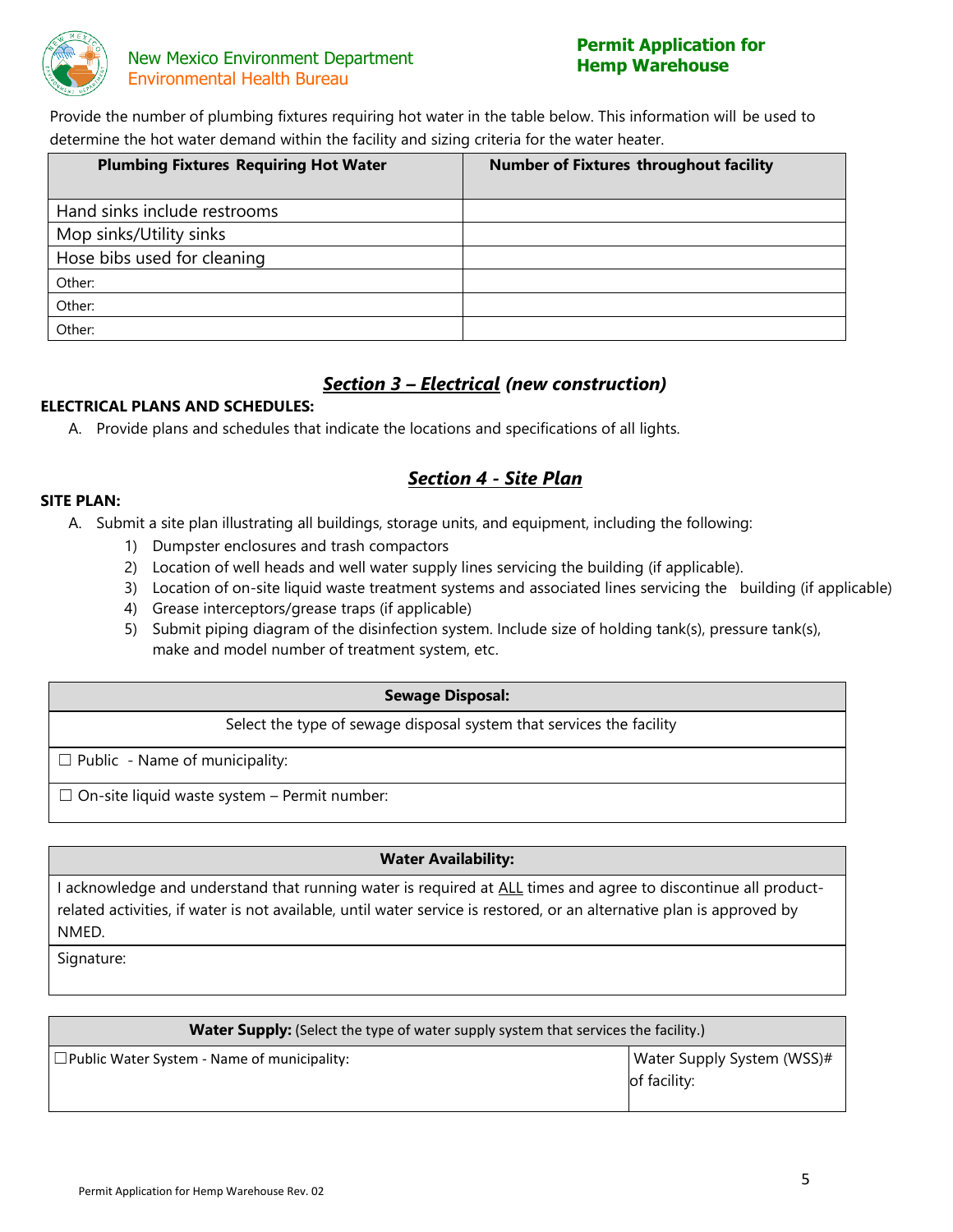

#### ☐Private:

Submit a copy of the most recent water sample test results that meet the drinking Water quality standards of a noncommunity water system as specified in 20.7.10 NMAC.

| Type                                                                                              | Freguency           | Limit       |  |
|---------------------------------------------------------------------------------------------------|---------------------|-------------|--|
| <b>Total Coliform</b>                                                                             | Initial and Monthly | Absent      |  |
| Nitrate                                                                                           | Initial and Annual  | 10 ppm      |  |
| Nitrite                                                                                           | Initial             | $<$ 1.0 ppm |  |
| A list of cortified labe can be located at: https://www.enu.nm.gov/duk/campling/Cortified abs htm |                     |             |  |

A list of certified labs can be located at:<https://www.env.nm.gov/dwb/sampling/CertifiedLabs.htm>

| <b>Private Drinking Water Supply Information</b>       |     |                 |                                             |              |                 |  |
|--------------------------------------------------------|-----|-----------------|---------------------------------------------|--------------|-----------------|--|
| Well Depth (feet):                                     |     |                 | Setback to liquid waste drain field (feet): |              |                 |  |
| Disinfection                                           | YES | NO <sub>1</sub> |                                             | Type:        |                 |  |
| Is there a water treatment device?                     |     |                 |                                             | $YES\square$ | NO <sub>1</sub> |  |
| If yes, how will the device be inspected and serviced? |     |                 |                                             |              |                 |  |

# *Section 5 – Employee Health*

| <b>Employee Health:</b>                                                                                                                                                                                                                                            |                                           |     |  |  |
|--------------------------------------------------------------------------------------------------------------------------------------------------------------------------------------------------------------------------------------------------------------------|-------------------------------------------|-----|--|--|
| Describe how employees will report illness information to the person in charge:                                                                                                                                                                                    |                                           |     |  |  |
|                                                                                                                                                                                                                                                                    |                                           |     |  |  |
| Is there a written policy to exclude or restrict employees who are sick or have infected cuts<br>and lesions? (Reference 2-201.12 Exclusions and Restrictions and 2-201.13 Removal,<br>Adjustment, or Retention of Exclusions and Restrictions, in the Food Code.) | $YES$ $\Box$<br>If yes, please<br>attach. | NOT |  |  |
| If no, please describe.                                                                                                                                                                                                                                            |                                           |     |  |  |

## **Helpful Resources**

**Employee Health and Personal Hygiene Handbook:**

[http://www.fda.gov/Food/GuidanceRegulation/RetailFoodProtection/IndustryandRegulatoryAssistanceandTrainingResources/ucm](http://www.fda.gov/Food/GuidanceRegulation/RetailFoodProtection/IndustryandRegulatoryAssistanceandTrainingResources/ucm113827.htm) [113827.htm](http://www.fda.gov/Food/GuidanceRegulation/RetailFoodProtection/IndustryandRegulatoryAssistanceandTrainingResources/ucm113827.htm)

# *Section 6 – Training*

## **Manager and Employee Training:**

Describe and/or attach the manager and employee training plan and record keeping system: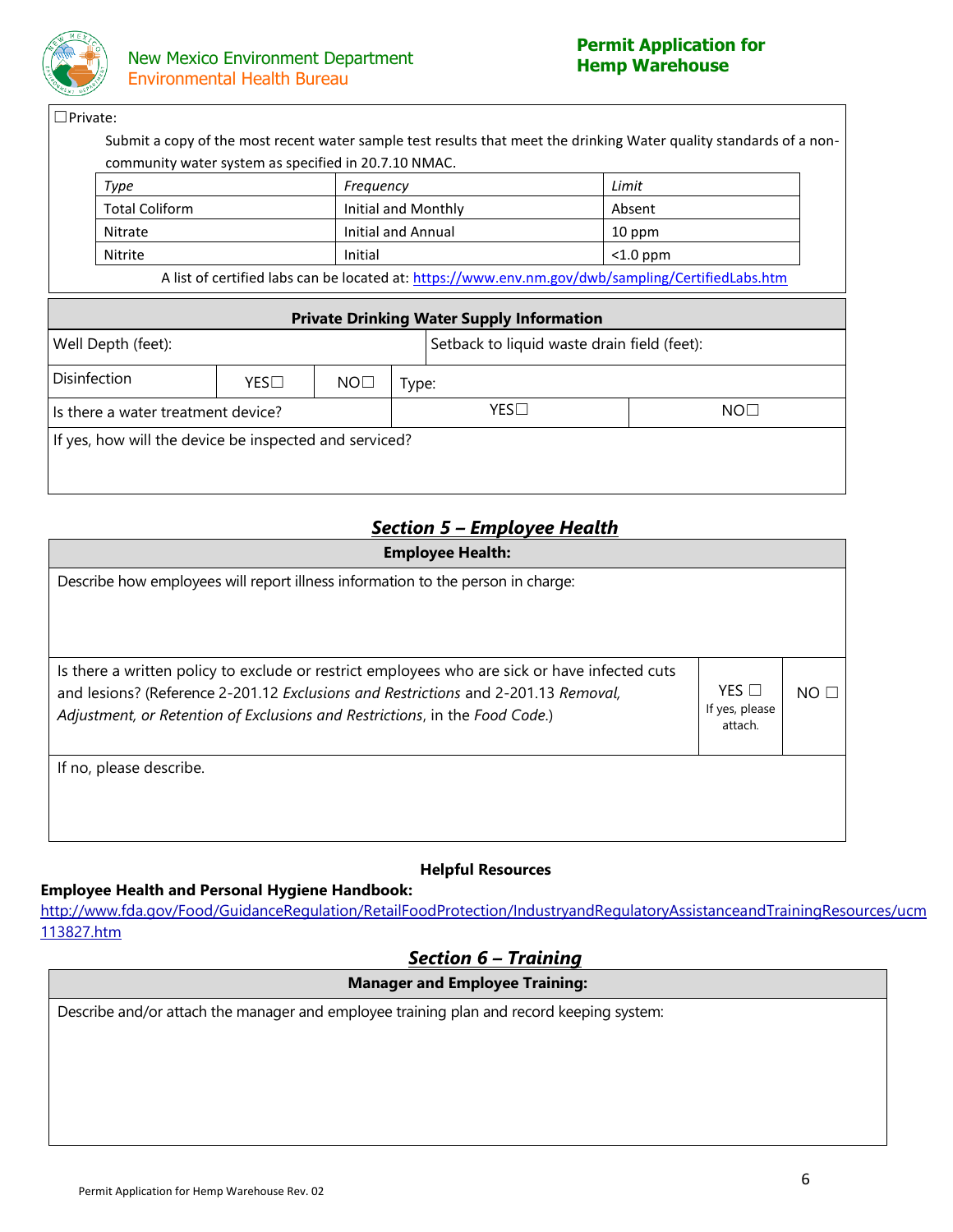

Environment

# *Section 7 – Warehouse Storage Plan*

### **Hemp Warehouse Storage Plan Checklist**

The Warehouse Storage Plan includes products to be stored, safety requirements, distribution, labeling, pest control, contamination, record keeping, and Recall procedures of a hemp product that will be implemented by a hemp warehouse.

| Information:        |                                                                                                                                                                                                                                                                                                                                                                                                                                                                                                                                                                                                                                                                                                                                                                                                                                                                                                                                                                                                                                                      |  |  |  |  |  |
|---------------------|------------------------------------------------------------------------------------------------------------------------------------------------------------------------------------------------------------------------------------------------------------------------------------------------------------------------------------------------------------------------------------------------------------------------------------------------------------------------------------------------------------------------------------------------------------------------------------------------------------------------------------------------------------------------------------------------------------------------------------------------------------------------------------------------------------------------------------------------------------------------------------------------------------------------------------------------------------------------------------------------------------------------------------------------------|--|--|--|--|--|
| 1                   | Hemp products to be stored, including how each is to be stored (ambient, refrigerated or frozen temperature)                                                                                                                                                                                                                                                                                                                                                                                                                                                                                                                                                                                                                                                                                                                                                                                                                                                                                                                                         |  |  |  |  |  |
| 2                   | Non-hemp products to be stored, including how each is to be stored (ambient, refrigerated or frozen temperature)                                                                                                                                                                                                                                                                                                                                                                                                                                                                                                                                                                                                                                                                                                                                                                                                                                                                                                                                     |  |  |  |  |  |
| 3                   | Diagram / floor plan showing location of hemp and non-hemp products during storage                                                                                                                                                                                                                                                                                                                                                                                                                                                                                                                                                                                                                                                                                                                                                                                                                                                                                                                                                                   |  |  |  |  |  |
| 4                   | Procedures to keep hemp and non-hemp products separate during storage                                                                                                                                                                                                                                                                                                                                                                                                                                                                                                                                                                                                                                                                                                                                                                                                                                                                                                                                                                                |  |  |  |  |  |
| 5                   | Proposed record keeping system to assure traceability of hemp and non-hemp products from receiving to<br>shipping                                                                                                                                                                                                                                                                                                                                                                                                                                                                                                                                                                                                                                                                                                                                                                                                                                                                                                                                    |  |  |  |  |  |
| 6                   | Plan to examine incoming products for damage and contamination before placement in storage, including                                                                                                                                                                                                                                                                                                                                                                                                                                                                                                                                                                                                                                                                                                                                                                                                                                                                                                                                                |  |  |  |  |  |
| 7                   | Describe how hemp and non-hemp products will be protected from cross-contamination                                                                                                                                                                                                                                                                                                                                                                                                                                                                                                                                                                                                                                                                                                                                                                                                                                                                                                                                                                   |  |  |  |  |  |
| 8                   | Plan to store products off the floor and away from walls                                                                                                                                                                                                                                                                                                                                                                                                                                                                                                                                                                                                                                                                                                                                                                                                                                                                                                                                                                                             |  |  |  |  |  |
| 9                   | Plan to address products damaged during storage                                                                                                                                                                                                                                                                                                                                                                                                                                                                                                                                                                                                                                                                                                                                                                                                                                                                                                                                                                                                      |  |  |  |  |  |
| 10                  | Spill cleanup procedures                                                                                                                                                                                                                                                                                                                                                                                                                                                                                                                                                                                                                                                                                                                                                                                                                                                                                                                                                                                                                             |  |  |  |  |  |
| 11                  | Pest Control Plan                                                                                                                                                                                                                                                                                                                                                                                                                                                                                                                                                                                                                                                                                                                                                                                                                                                                                                                                                                                                                                    |  |  |  |  |  |
| 11                  | Requirements for receiving and shipping hemp products (i.e. hemp harvest certs, manifests, and temperature checks)                                                                                                                                                                                                                                                                                                                                                                                                                                                                                                                                                                                                                                                                                                                                                                                                                                                                                                                                   |  |  |  |  |  |
| 12                  | Proposed monitoring procedures for ensuring proper hemp product temperatures are maintained<br>throughout storage.                                                                                                                                                                                                                                                                                                                                                                                                                                                                                                                                                                                                                                                                                                                                                                                                                                                                                                                                   |  |  |  |  |  |
| 13                  | Provide a copy of each proposed monitoring logs necessary to document achievement of<br>critical product safety factors (critical limits).                                                                                                                                                                                                                                                                                                                                                                                                                                                                                                                                                                                                                                                                                                                                                                                                                                                                                                           |  |  |  |  |  |
| Recall:             |                                                                                                                                                                                                                                                                                                                                                                                                                                                                                                                                                                                                                                                                                                                                                                                                                                                                                                                                                                                                                                                      |  |  |  |  |  |
| 14                  | Attach a description of the firm's written product recall procedure<br>Plans for identifying products which may be adulterated or misbranded<br>Procedures for collecting, warehousing, controlling, reworking, and/or disposal of recalled<br>٠<br>products<br>System for determining the effectiveness of recalls<br>Persons to contact when implementing a recall, including the regulatory authority                                                                                                                                                                                                                                                                                                                                                                                                                                                                                                                                                                                                                                             |  |  |  |  |  |
| SSOP <sub>S</sub> : |                                                                                                                                                                                                                                                                                                                                                                                                                                                                                                                                                                                                                                                                                                                                                                                                                                                                                                                                                                                                                                                      |  |  |  |  |  |
| 15                  | Sanitation Controls - Provide the Sanitation Standard Operating Procedures (SSOPs) that addresses<br>٠<br>sanitation conditions and practices before, during, and after processing<br>Safety of the water that comes into contact with Product or product-contact surfaces or<br>$\circ$<br>that is used in the manufacture of ice;<br>Condition and cleanliness of product-contact surfaces, including utensils, gloves, and outer<br>$\circ$<br>garments;<br>Prevention of cross contamination from insanitary objects to Product, product- packaging<br>$\circ$<br>material, and other product-contact surfaces, including utensils, gloves, and outer<br>garments, and from raw product to processed product;<br>Prevention of allergen cross contact<br>$\circ$<br>Maintenance of hand washing, hand sanitizing, and toilet facilities;<br>$\circ$<br>Protection of Product, product-packaging material, and product-contact surfaces from<br>$\circ$<br>adulteration with lubricants, fuel, pesticides, cleaning compounds, sanitizing agents, |  |  |  |  |  |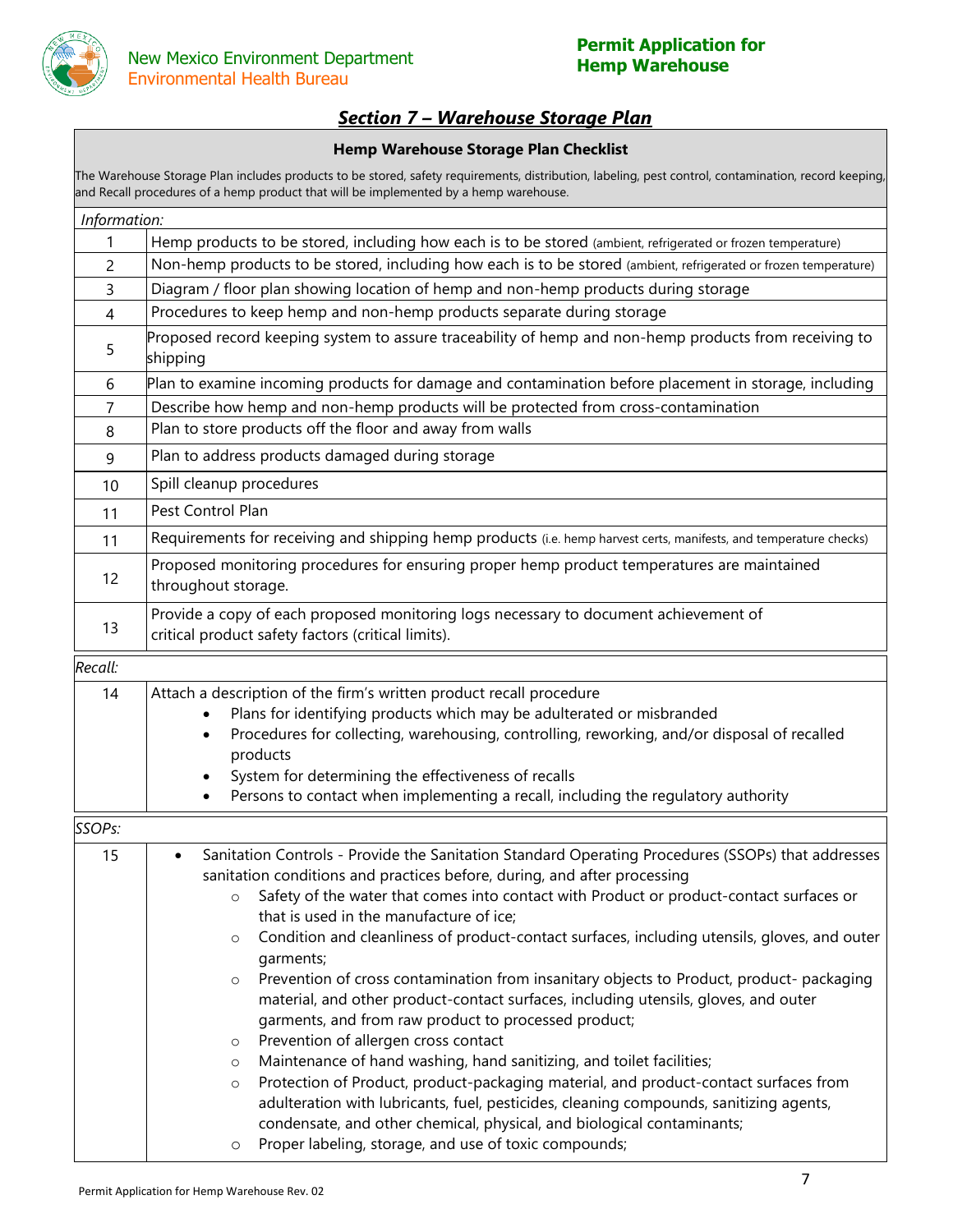

## **New Mexico Environment Department** Environmental Health Bureau

Department

# **Permit Application for**

- New Mexico Environment o Control of Employee health conditions that could result in the microbiological contamination of hemp products.
	- o Exclusion of pests from the hemp facility
	- Monitoring Describe how the hemp facility shall monitor the conditions and practices during extracting and manufacturing with sufficient frequency to ensure, at a minimum, conformance with those conditions and practices specified in the SSOPs are being met.
	- Records Describe how the facility shall maintain SSOPs records that, at a minimum, document the monitoring and corrections

## **Additional Information**

If you believe additional information would be helpful to clarify the process, please include it in the application packet submitted. Please direct further questions to the NMED Hemp Program email hemp.program@state.nm.us.

# *Section 8 - Administrative*

| <b>Other NMED Permits Held</b> |          |  |  |
|--------------------------------|----------|--|--|
| Name of Facility               | Permit # |  |  |
|                                |          |  |  |
|                                |          |  |  |
|                                |          |  |  |

# *Section 9 – Signatures*

| <b>Applicant's Signature Page</b>                                                                                                                                                                                                                                                                                                                                                                                           |      |  |  |  |
|-----------------------------------------------------------------------------------------------------------------------------------------------------------------------------------------------------------------------------------------------------------------------------------------------------------------------------------------------------------------------------------------------------------------------------|------|--|--|--|
| Comments:                                                                                                                                                                                                                                                                                                                                                                                                                   |      |  |  |  |
|                                                                                                                                                                                                                                                                                                                                                                                                                             |      |  |  |  |
| STATEMENT: I hereby certify that the above information is correct, and I fully understand that any deviation from the above without prior permission<br>from the State of New Mexico Environment Department may nullify final approval. I agree to comply with 21.20.4 NMAC - Hemp Extraction,<br>Processing, Transportation and Testing Regulations and allow the regulatory authority access to the facility and records. |      |  |  |  |
| Applicant or responsible representative(s) Signature / Title                                                                                                                                                                                                                                                                                                                                                                | Date |  |  |  |
|                                                                                                                                                                                                                                                                                                                                                                                                                             |      |  |  |  |
| Applicant or responsible representative(s) Signature / Title                                                                                                                                                                                                                                                                                                                                                                | Date |  |  |  |

Approval of these plans and specifications by the State of New Mexico Environment Department does not indicate compliance with any other code, law or regulation that may be required--federal, state, or local. It further does not constitute endorsement or acceptance of the completed facility (structure or equipment). A pre-opening inspection of the facility with equipment in place & operational will be necessary to determine if it complies with **21.20.4 NMAC – Hemp Extraction, Processing, Transportation and Testing Regulations**. After the preopening inspection is completed and an approval to open is given, the fee remittance will be required and accepted.